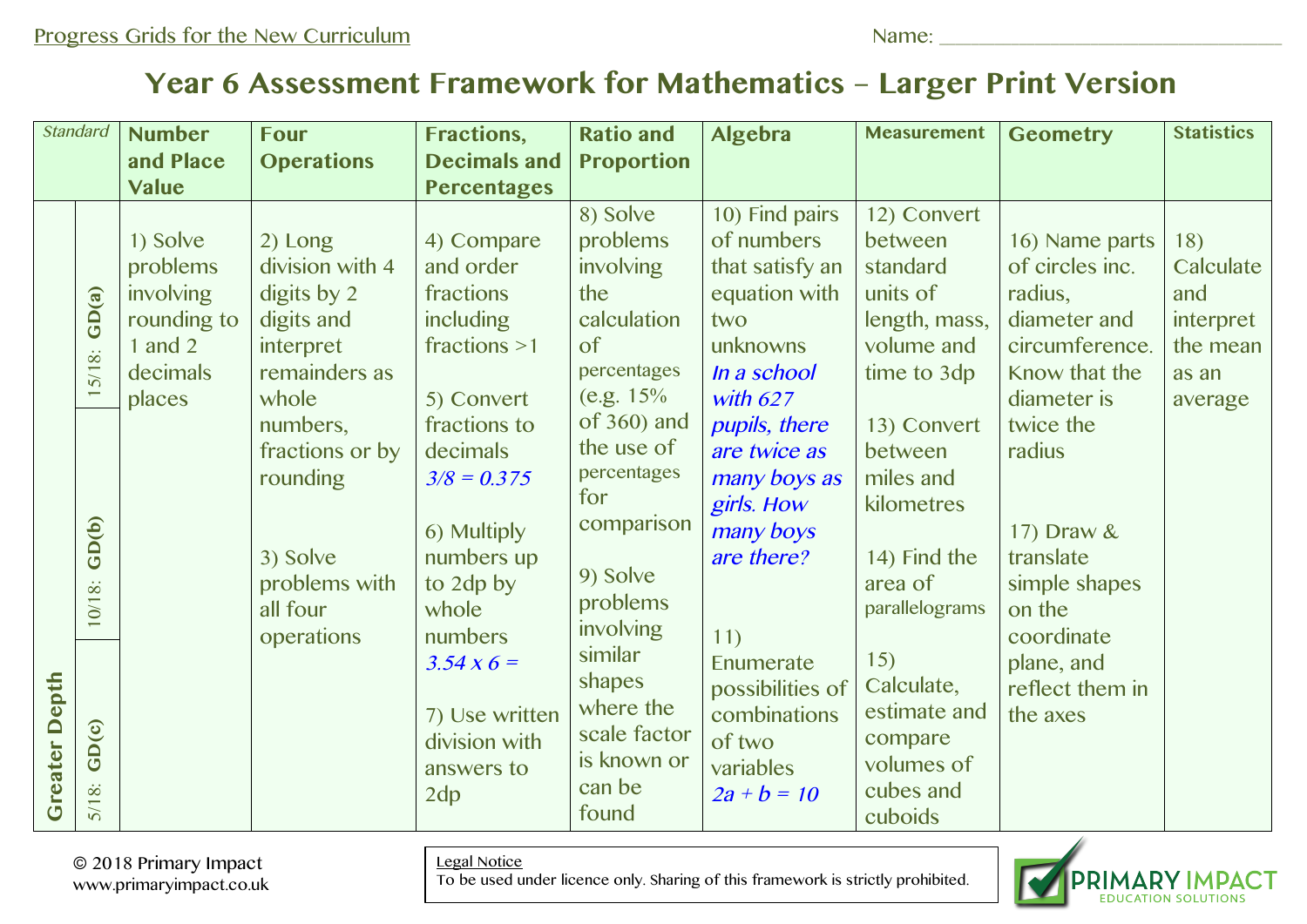## **Year 6 Assessment Framework for Mathematics – Larger Print Version**

| <b>Standard</b>          |                                      | <b>Number</b>                                                                                                                                                                                                                                   | <b>Four</b>                                                                                                                                                                                                                                                                                                                                                                                                                                                                                                                                                                     | <b>Fractions,</b>                                                                                                                                                                                                                                                                                                          | <b>Ratio and</b>                                                                                                                                                                                                                                                                                                                                                                                                                                         | Algebra                                                                                                                                                                                      | <b>Measurement</b>                                                                                                                                                                                                                                                           | <b>Geometry</b>                                                                                                                                                                                                                                                               | <b>Statistics</b>                                                                                                    |
|--------------------------|--------------------------------------|-------------------------------------------------------------------------------------------------------------------------------------------------------------------------------------------------------------------------------------------------|---------------------------------------------------------------------------------------------------------------------------------------------------------------------------------------------------------------------------------------------------------------------------------------------------------------------------------------------------------------------------------------------------------------------------------------------------------------------------------------------------------------------------------------------------------------------------------|----------------------------------------------------------------------------------------------------------------------------------------------------------------------------------------------------------------------------------------------------------------------------------------------------------------------------|----------------------------------------------------------------------------------------------------------------------------------------------------------------------------------------------------------------------------------------------------------------------------------------------------------------------------------------------------------------------------------------------------------------------------------------------------------|----------------------------------------------------------------------------------------------------------------------------------------------------------------------------------------------|------------------------------------------------------------------------------------------------------------------------------------------------------------------------------------------------------------------------------------------------------------------------------|-------------------------------------------------------------------------------------------------------------------------------------------------------------------------------------------------------------------------------------------------------------------------------|----------------------------------------------------------------------------------------------------------------------|
|                          |                                      | and Place<br>Value                                                                                                                                                                                                                              | <b>Operations</b>                                                                                                                                                                                                                                                                                                                                                                                                                                                                                                                                                               | <b>Decimals and</b><br><b>Percentages</b>                                                                                                                                                                                                                                                                                  | <b>Proportion</b>                                                                                                                                                                                                                                                                                                                                                                                                                                        | Underlined statements refer to the standards laid out in the DfE's Teacher<br>Assessment Frameworks at the End of KS2 (2017-18) document.                                                    |                                                                                                                                                                                                                                                                              |                                                                                                                                                                                                                                                                               |                                                                                                                      |
|                          | Exp(a)<br>24/28:<br>Exp(b)<br>16/28: | 1) Understand<br>place value up<br>to 10 million and<br>down to 3<br>decimal places<br>Find the value of<br>7 in 276,541<br>$28.13 = 28 + ? +$<br>0.03<br>2) Round any<br>whole<br>number to a<br>required<br>degree of<br>accuracy<br>$3)$ Use | 5) Use mental<br>strategies to<br>simpify calculations<br>$700 = 20 \times 7 \times 5 =$<br>$20 \times 5 \times 7 = 100 \times 7$<br>6) Use formal<br>methods to solve<br>multi-step<br>problems<br>Find the change from<br>£20 for 3 items<br>costing £1.24, £7.92<br>and $£2.55$<br>7) Independent<br>long multiplication<br>with 4 by 2 digits<br>5683<br>x24<br>22732<br>$+113660$<br>136392<br>8) Short division<br>with 4 digits by<br>2 digits<br>9) Find the<br>difference between<br>the largest and<br>smallest whole<br>numbers that can<br>be made from 3<br>digits | 10) Express<br>fractions,<br>decimals and<br>percentages as<br>equivalent<br>quantities<br>One piece of cake<br>out of five can be<br>expressed as 1/5,<br>0.2 or 20%<br>11) Calculate<br>using fractions,<br>decimals or<br>percentages<br>$15\% \text{ of } 60 =$<br>$1\frac{1}{2} + \frac{3}{4} =$<br>$0.8 \times 70 =$ | 14) Solve<br>problems<br>involving the<br>relative sizes<br>of two<br>quantities<br>where<br>missing<br>values can be<br>found by<br>using integer<br>multiplication<br>and division<br>facts<br>A bag contains 3<br>green for every<br>5 red beads. If<br>there are 12<br>green beads,<br>how many red<br>are there?<br>15) Solve<br>problems<br>involving<br>unequal<br>sharing and<br>grouping<br>using<br>knowledge of<br>fractions and<br>multiples | 16) Substitute<br>values into a<br>simple formula<br>to solve<br>problems<br>Perimeter of a<br>rectangle<br>Area of a triangle<br>17) Generate<br>and describe<br>linear number<br>sequences | 19) Calculate<br>with measures<br>up to 3dp<br>Calculate the<br>length of a bus<br>journey given<br>start and end<br>times<br>Convert 0.05km<br>into m and then<br>into cm<br>20) Recognise<br>that shapes<br>with the same<br>areas can have<br>different<br>perimeters and | $23)$ Use<br>mathematical<br>reasoning to find<br>missing angles<br>The missing angle in<br>an isosceles triangle<br>when one of the<br>angles is given<br>24) Draw 2D<br>shapes using<br>given dimensions<br>and angles<br>25) Recognise,<br>describe and<br>build simple 2D | 28)<br>Interpret<br>and<br>construct<br>pie charts<br>and line<br>graphs<br>and use<br>these to<br>solve<br>problems |
| <b>Expected Standard</b> | Exp(c)<br>8/28:                      | negative<br>numbers in<br>context and<br>calculate<br>intervals<br>across zero<br>4) Solve a<br>range of<br>number and<br>practical<br>problems                                                                                                 |                                                                                                                                                                                                                                                                                                                                                                                                                                                                                                                                                                                 | 12) Express two<br>or more<br>fractions with<br>the same<br>denominator<br>13) Divide<br>fractions by<br>whole numbers                                                                                                                                                                                                     |                                                                                                                                                                                                                                                                                                                                                                                                                                                          | 18) Express<br>missing<br>number<br>problems<br>algebraically                                                                                                                                | vice versa<br>21) Recognise<br>when it is<br>possible to use<br>formulae for<br>area and<br>volume of<br>shapes<br>22) Find the<br>area of<br>triangles                                                                                                                      | shapes inc.<br>making nets<br>26) Classify<br>shapes based on<br>their properties<br>and sizes<br>27) Describe<br>positions on the<br>full coordinate<br>grid                                                                                                                 |                                                                                                                      |